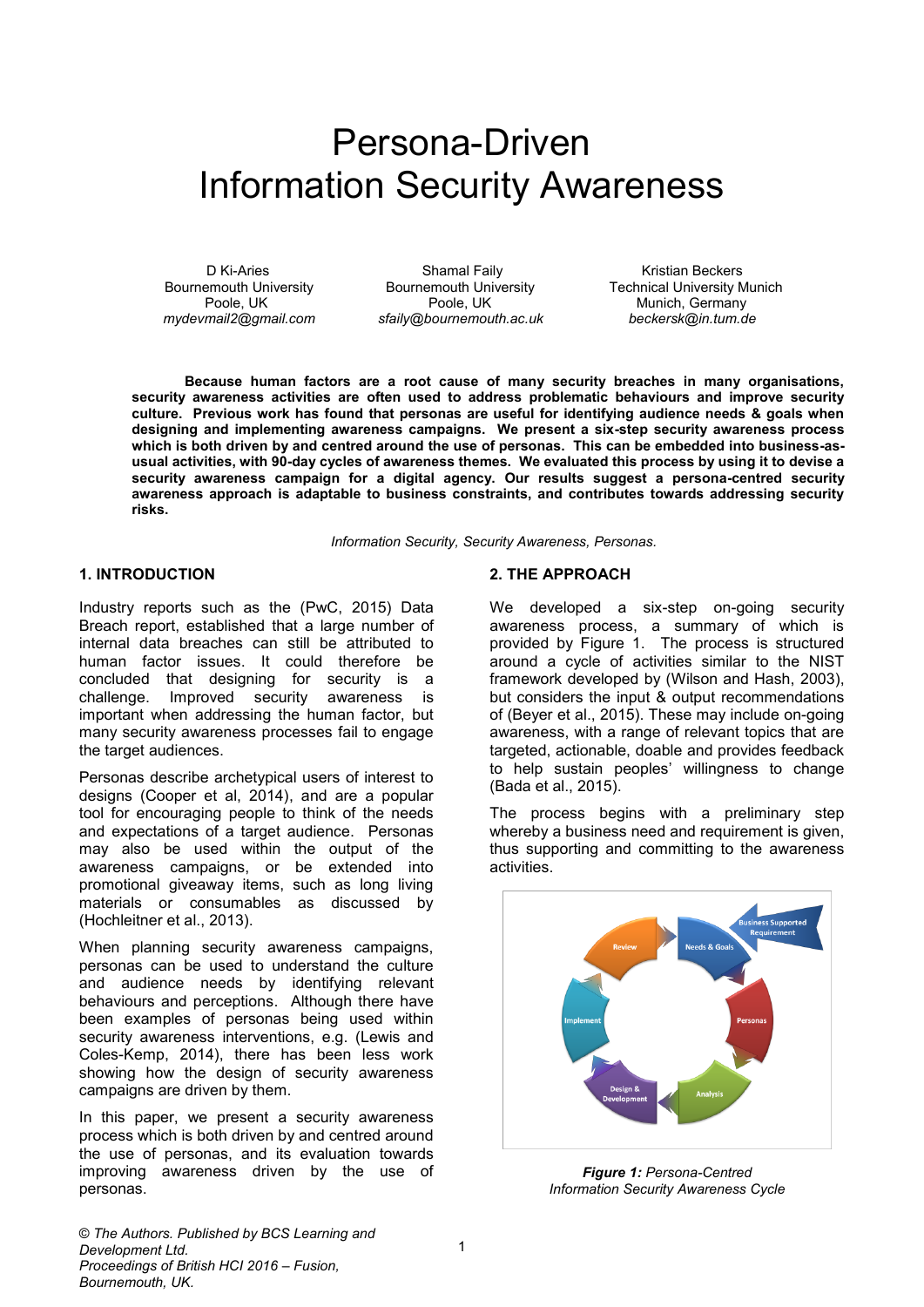Step one of process identifies business needs, goals and chosen awareness theme based on risk analysis. Step two develops personas based on empirical data collected through observations & interviews, which is transcribed, refined and modelled to produce personas tailored to the business. Step three analyses the personas against the findings of step one, leading to recommendations towards an awareness approach suited to the target organisation. Step four applies selected recommendations for design & development, which considers the resource, budget and communication methods available. Step five begins the implementation of the programme, where metrics may be applied. Step six concludes by reviewing the cycle's effectiveness towards raising awareness, and considers improvements and the integration of new information or technologies ensuring the process remains up-todate, then continues on to repeat the cycle of activities and chosen awareness theme.

## **3. THE RESULTS**

We validated this process by devising a security awareness programme for a digital design agency. Based on the evaluation of business needs & goals, Social Engineering was chosen as the required theme for the cycle. We identified that awareness built into daily or weekly activities, preferably bite-size and to-the-point with userfriendly language would best suit the culture.

We created personas based on transcripts from nine interviews with randomly selected employees. These resulted in the creation of three personas, Andy from IT Support in his 20's, Felicity a Developer in her 30's and Rob and Section Manager in his 40's. From a review of the business needs & goals along with persona perceptions & behaviours, this helped focus the awareness needs in context of the business activities and culture, which enabled recommendations of suitable communication methods for the awareness cycle.

We found that the design of the personas allows for their further integration, where the personas may be considered by employees in scenario-based contexts of business interaction. For example, this may be in a factsheet, or booklets indicating what Andy, Felicity or Rob may do in a given attack scenario, such as Social Engineering.

One implementation approach we tested used the personas as attack victims when playing a Social Engineering card game (Beckers and Pape, 2016), which proved to be a useful tool for creating<br>discussion and awareness around Social discussion and awareness around Social Engineering. For example, during the game it was identified that Andy may be specifically vulnerable to Voice of Authority attacks, which validated findings of the personas at the design stage.

The game was trialled in a team meeting environment, with a technical and less technical group, each with four people. The scenario-based approach of the game helped create awareness for participants as they discovered vulnerabilities and risk mitigating factors towards improving security behaviours of the persona.

The personas offered a good level of value towards tailoring business needs within the design process. The personas were perceived to be a good account of an archetype within their roles and reflected their needs, leading to a tailored awareness programme. It would, however, have been beneficial to produce personas covering a range of less technical roles, although it was accepted there was a limited availability of interviews given the timeframe.

To provide a level of validation, a review of awareness activities was conducted. The findings suggested the personas demonstrated a potential for their effectiveness for the analysis and design stages. Moreover, personas were better accepted when implemented with scenario-based contexts within the awareness activities, which was further evidenced through participatory discussion with the groups. For example, during the card game individuals reflected on how the Social Engineering techniques may apply and be mitigated within their own roles and social activities.

Further consideration would however be required towards other approaches that may fully embed the personas within the programme output and culture to offer a stronger integration into the business, as limited testing time could not provide this.

A computer-based learning tool may have been useful for extending awareness; this could include content further integrating personas, while offering record keeping functionality and awareness metrics. The agency decided this was out of scope, and further cost-benefit-analysis to determine a number of factors would be required. We believe the benefits of in-house development against Off-The-Shelf services and packages are likely to be considered by the agency for future awareness activities.

Promotional items could also be used to further integrate the personas by embedding them within the culture and promoting the awareness programme. However, the budget and production time was not available. Therefore, if considered appropriate for the culture, this may be revisited in future work to determine its effectiveness towards the process or personas.

Future work will investigate the long-term effectiveness of the process towards improving behaviours, reducing risks and embedding security into an unconscious routine through procedure and with the use of internal marketing and visuals.